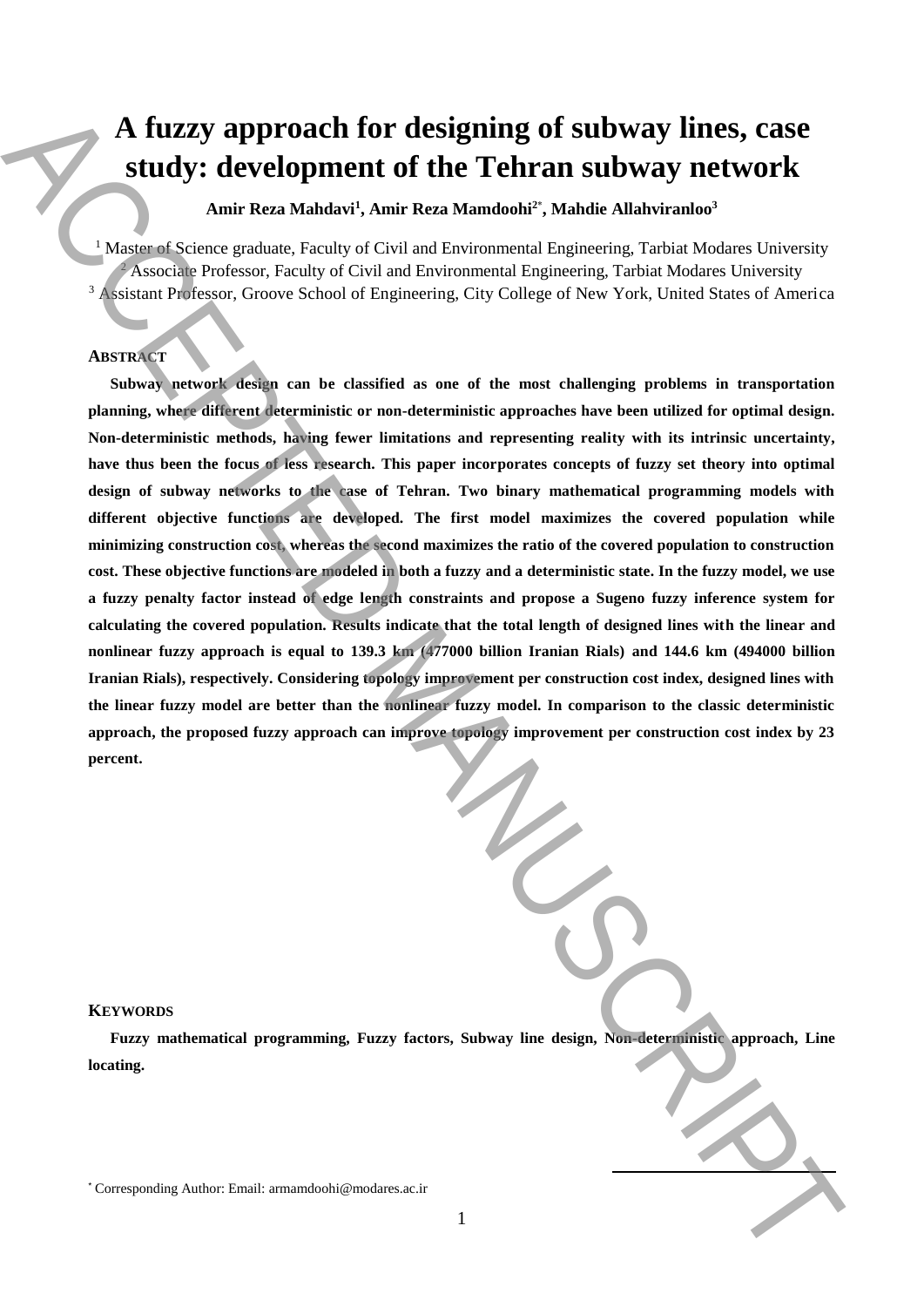# **1. Introduction**

The Subway network is known as an essential and important transit mode in huge cities. Subway networks projects are major endeavours that require long-term planning. This paper proposes a fuzzy approach for designing of subway lines.

# **2. Methodology**

This paper compares four mathematical programming models, described in the following, for designing of subway lines:

- 1. A linear mathematical programming (LP)
- 2. A non-linear mathematical programming (NLP)
- 3. A linear mathematical programming including the proposed fuzzy penalty coefficient of edge length and the proposed fuzzy approach for population coverage calculating (FLP)
- 4. A non-linear mathematical programming including the proposed fuzzy penalty coefficient of edge length and the proposed fuzzy approach for population coverage calculating (FNLP)

Formally, the metro network design problem is that of embedding a set of interconnected transit lines within a larger undirected network  $G=(N,E)$ , where  $N=\{1,..,n\}$ is a node set and  $E = \{(i,j): i,j \in N, i < j\}$  is an edge set. The nodes correspond to population centroids in a city, while the edges correspond to potential connections to be built between vertex pairs. the objective is a linear combination of the construction cost and of the population covered by the network. Let xij be a binary variable equal to 1 if and only if edge  $(i,j)$  belongs to the network, let yi be a binary variable equal to 1 if and only if vertex i belongs to the network, and let a be a user-controlled positive parameter. Let  $T \subset N$  be a set of nodes that must necessarily belong to the network (T may be empty) and  $d_{ij}$  is a fuzzy penalty factor utilized instead of edge length constraint.

$$
\min Z = \sum_{i} c_i y_i + \sum_{i,j} L_{ij} c_{ij} d_{ij} x_{ij} - \sum_{i} P_i y_i \tag{1}
$$

$$
\max Z = \frac{\sum_{i} P_{i} y_{i}}{\sum_{i} C_{i} y_{i} + \sum_{ij} L_{ij} c_{ij} d_{ij} x_{ij}}
$$
(2)

$$
\min Z = \sum_{i} c_i y_i + \sum_{i,j} L_{ij} c_{ij} x_{ij} - \sum_{i} P_i y_i
$$
 (3)

$$
\max Z = \frac{\sum_{i} P_{i} y_{i}}{\sum_{i} C_{i} y_{i} + \sum_{ij} L_{ij} c_{ij} x_{ij}}
$$
(4)

$$
\sum_{i,j} x_{ij} = \sum_{i} y_i - 1
$$
 (4)

$$
\sum_{i,j\in S} x_{ij} \le \sum_{i\in S/\{k\}} y_i, k \in S \subseteq N, |S| \ge 2
$$
 (5)

$$
\sum_{i \in V/\{i\}} x_{ij} = y_i \tag{6}
$$

$$
\sum_{j \in V/\{j\}} x_{ij} = y_j \tag{7}
$$

$$
\sum_{i,j\in S} x_{ij} \ge y_k, k \in S \subseteq N, |S| \ge 2
$$
\n(8)

$$
500 \le L_{ij} \le 2000; \forall ij \in E
$$
 (9)

$$
y_i = 0, 1; i \in N \tag{10}
$$

$$
x_{ij} = 0, 1; i, j \in \mathbb{N} \tag{11}
$$